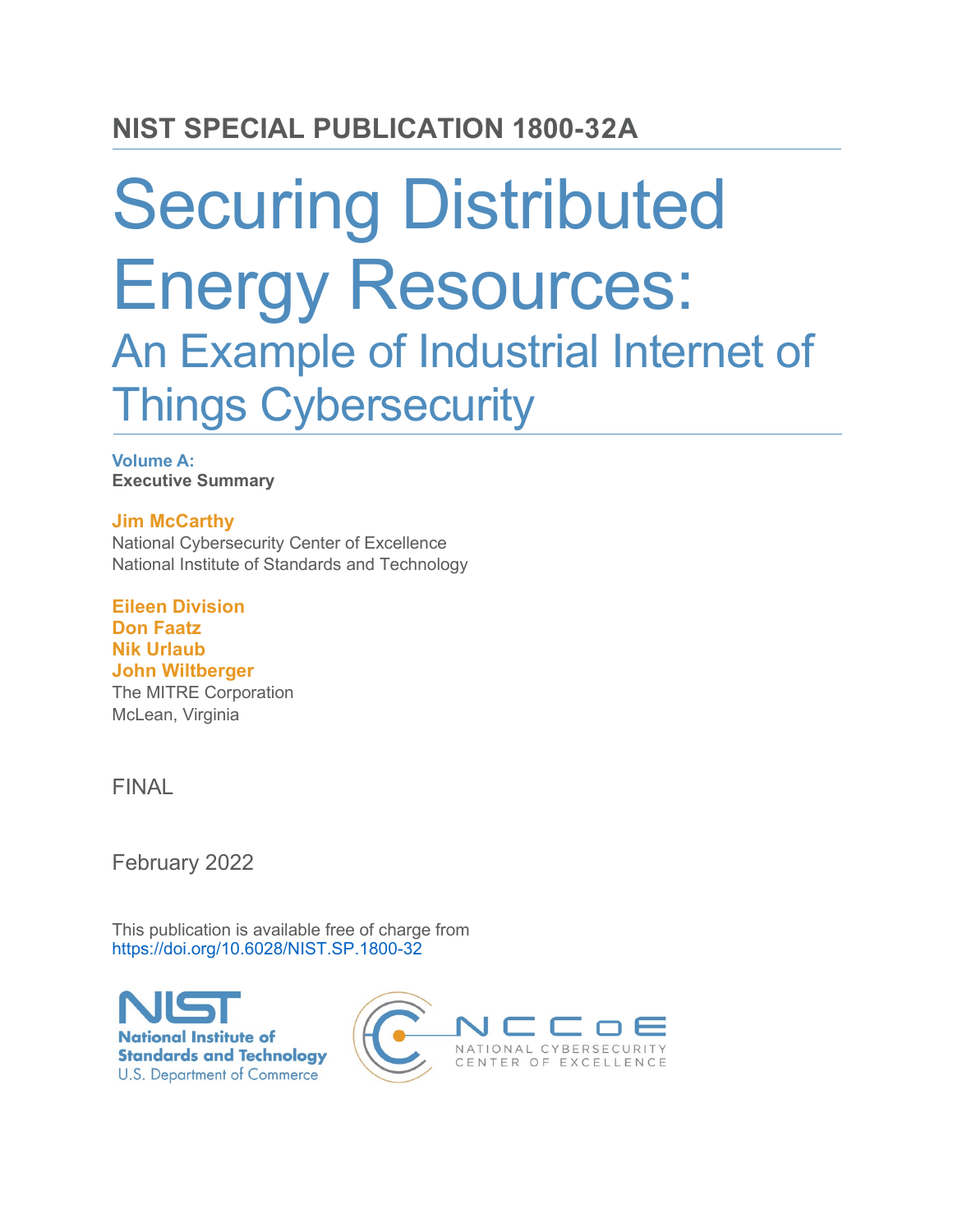# Executive Summary

Protecting Industrial Internet of Things (IIoT) devices at the grid edge is arguably one of the more difficult tasks in cybersecurity. There is a wide variety of devices, many of which are deployed and operate in a highly specific manner. Their connectivity, the conduit through which they can become vulnerable, represents a growing cyber threat to the distribution grid. In this practice guide, the National Cybersecurity Center of Excellence (NCCoE) applies standards, best practices, and commercially available technology to protect the digital communication, data, and control of cyber-physical grid-edge devices. We demonstrate how to monitor and detect unusual behavior of connected IIoT devices and build a comprehensive audit trail of trusted IIoT data flows.

# **CHALLENGE**

The use of small-scale distributed energy resources (DERs), grid-edge devices such as solar photovoltaics, is growing rapidly and transforming the traditional power grid. As the use of DERs expands, the distribution grid is becoming a multisource grid of interconnected devices and systems driven by two-way data communication and power flows. These data and power flows often rely on IIoT technologies that are connected to wireless networks, given a level of digital intelligence that allows them to be monitored and tracked, and to share data on their status and communicate with other devices.

A distribution utility may need to remotely communicate with thousands of DERs, some of which may not even be owned or configured by the utility, to monitor the status of these devices and control the operating points. Many companies are not equipped to offer secure access to DERs and to monitor and trust the rapidly growing amount of data coming from them. Securing DER communications will be critical to maintaining the reliability of the distribution grid. Any attack that can deny, disrupt, or tamper with DER communications could prevent a utility from performing necessary control actions and could diminish grid resiliency.

#### **This practice guide can help your organization:**

- **develop a risk-based approach for connecting and managing** DERs and other grid-edge devices that is built on National Institute of Standards and Technology (NIST) and industry standards
- **PEDECT data and communications traffic** of grid-edge devices and networks
- **support secure edge-to-cloud data flows,** visualization, and continuous intelligence
- **F** remotely monitor and control utility and nonutility DERs
- **capture an immutable record of control commands** across DERs that can be shared with DER management systems, aggregators, regulators, auditors, financiers, or grid operators
- **advance the cybersecurity workforce skills needed** to support DER and smart grid growth
- **build the business case,** functional requirements, and test plan for a similar solution within your own environment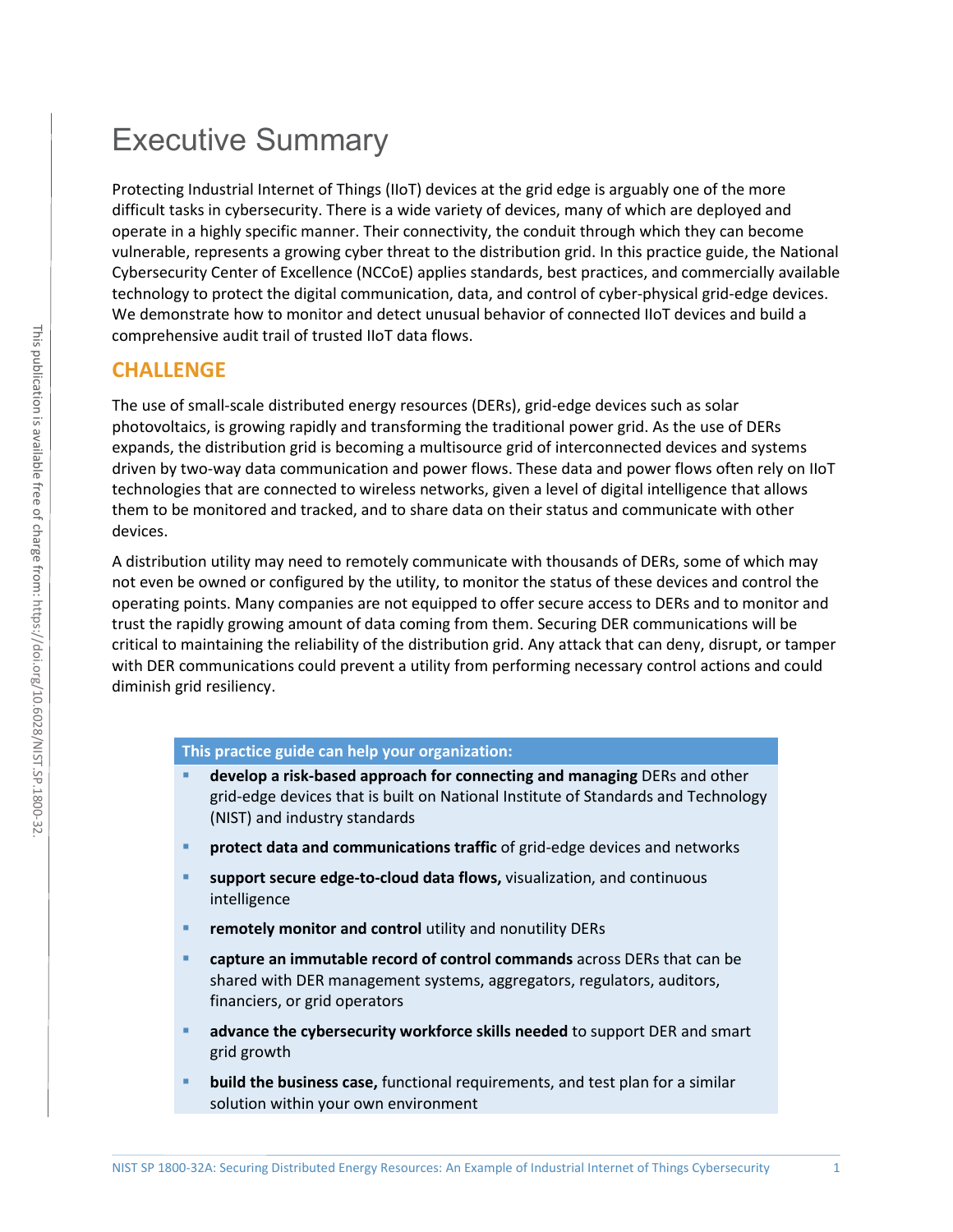# **SOLUTION**

The NCCoE collaborated with stakeholders in the electricity sector, the University of Maryland, and cybersecurity technology providers to build an environment that represents a distribution utility interconnected with a campus DER microgrid. Within this ecosystem, we are exploring several scenarios in which information exchanges among DERs and electric distribution grid operations can be protected from certain cybersecurity compromises. The example solution demonstrates the following capabilities:

- **authentication and access control** to ensure that only known, authorized systems can exchange information
- **communications and data integrity** to ensure that information is not modified in transit
- **nalware detection** to monitor information exchanges and processing to identify potential malware infections
- **command register** that maintains an independent, immutable record of information exchanges between distribution and DER operators
- **behavioral monitoring** to detect deviations from operational norms
- **analysis and visualization** processes to monitor data, identify anomalies, and alert operators

The example solution documented in the practice guide uses technologies and security capabilities (shown below) from our project collaborators. The solution is mapped to security standards and guidelines of the NIST Cybersecurity Framework; *NIST Interagency or Internal Report 7628 Rev 1: Guidelines for Smart Grid Cybersecurity*; and *NIST SP 1108r4*, *Framework and Roadmap for Smart Grid Interoperability Standards, Release 4.0*.

| <b>Collaborator</b> | Security Capability or Component                                         |
|---------------------|--------------------------------------------------------------------------|
|                     | Offers long-term evolution infrastructure and communications on wireless |

 $A \cap E \cap Y$  broadband for campus DER microgrid communications

# $\mathbf{d}$   $\mathbf{d}$   $\mathbf{d}$ **CISCO**

Detects process anomalies or unwanted IIoT device modifications; provides identity and access management capabilities; controls access to resources



Serves in an advisory role in smart grid and critical infrastructure cyber-physical security



Provides operational technology network monitoring to detect malicious activity



Affords data integrity and maintains a distributed ledger that gives an immutable audit trail for all data exchanges between the utility and the microgrid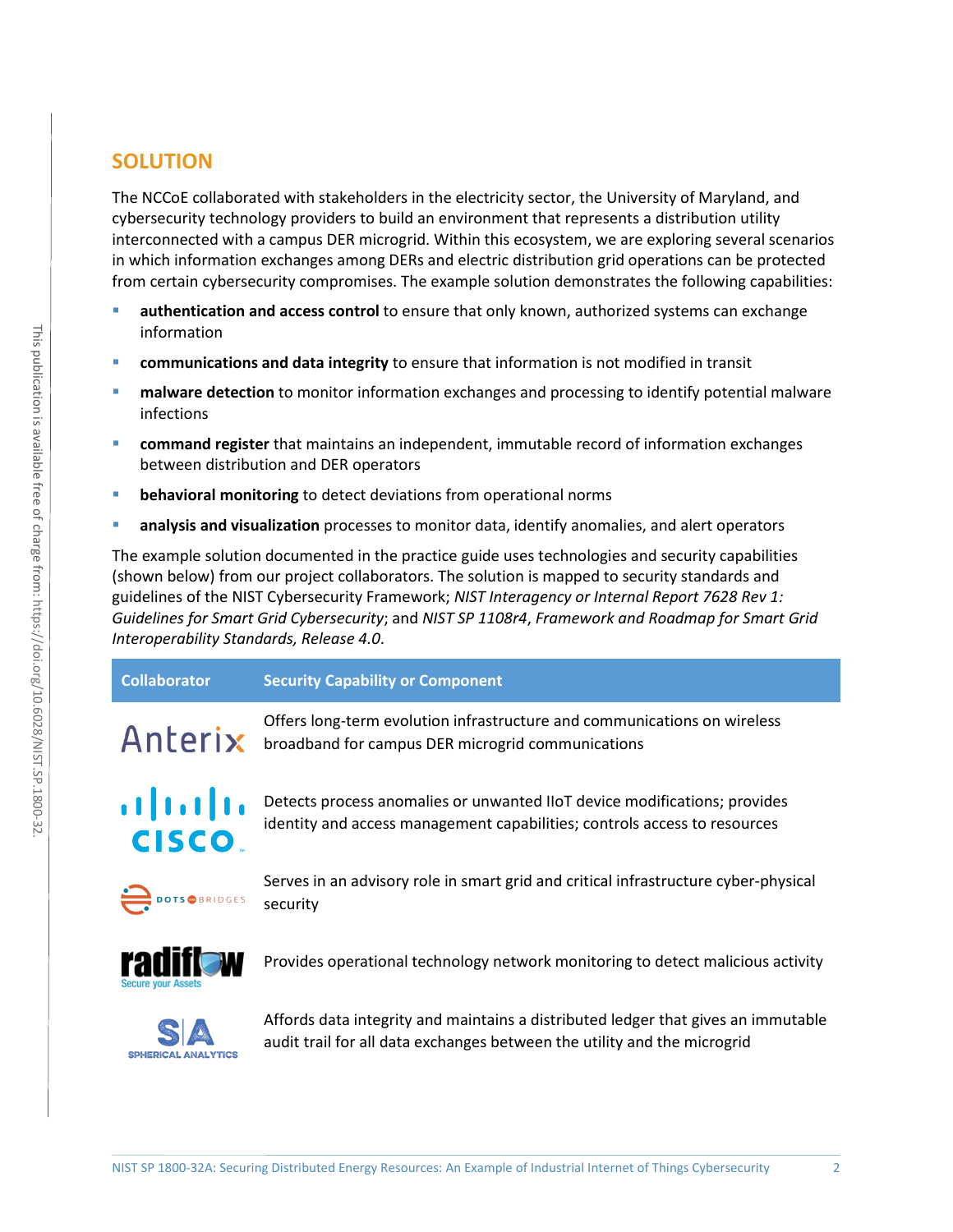| <b>Collaborator</b>     | <b>Security Capability or Component</b>                                                                                                                                |
|-------------------------|------------------------------------------------------------------------------------------------------------------------------------------------------------------------|
| sumo logic              | Offers cloud-based DER device log management and metrics that leverage big<br>data analytics to produce real-time insights and actionable intelligence                 |
| tdi                     | Manages privileged user permissions and access                                                                                                                         |
| <b>WE UNIVERSITY OF</b> | Delivers live data feed from on-campus solar arrays                                                                                                                    |
| xage                    | Allows multiparty, fine-grained policy creation, authentication, and secure access<br>control and data sharing for human, machine, and application interactions across |

SECURITY utility and DER operations While the NCCoE used a suite of commercial products to address this challenge, this guide does not endorse these particular products, nor does it guarantee compliance with any regulatory initiatives. Your organization's information security experts should identify the products that will best integrate with your existing tools and information technology (IT) or operational technology (OT) system infrastructure.

## **HOW TO USE THIS GUIDE**

xage

Depending on your role in your organization, you might use this guide in different ways:

use this guide as a starting point for tailoring and implementing parts of a solution.

**Business decision-makers, including chief information security, risk, compliance, and technology officers** can use this part of the guide, *NIST SP 1800-32a: Executive Summary*, to understand the drivers for the guide, the cybersecurity challenge we address, our approach to solving this challenge, and how the solution could benefit your organization.

Your organization can adopt this solution or one that adheres to these guidelines in whole, or you can

**Technology, security, and privacy program managers** who are concerned with how to identify, understand, assess, and mitigate risk can use *NIST SP 1800-32b: Approach, Architecture, and Security Characteristics,* which describes what we built and why, including the risk analysis performed and the security control mappings.

**IT or OT professionals** who want to implement an approach like this can use *NIST SP 1800-32c: How-To Guides*, which provide specific product installation, configuration, and integration instructions for building the example implementation, allowing you to replicate all or parts of this project.

## **SHARE YOUR FEEDBACK**

You can view or download the guide at [https://www.nccoe.nist.gov/iiot.](https://www.nccoe.nist.gov/iiot) Help the NCCoE make this guide better by sharing your thoughts with us as you read it. If you adopt this solution for your own organization, please share your experience and advice with us. We recognize that technical solutions alone will not fully enable the benefits of our solution, so we encourage organizations to share lessons learned and best practices for transforming the processes associated with implementing this guide.